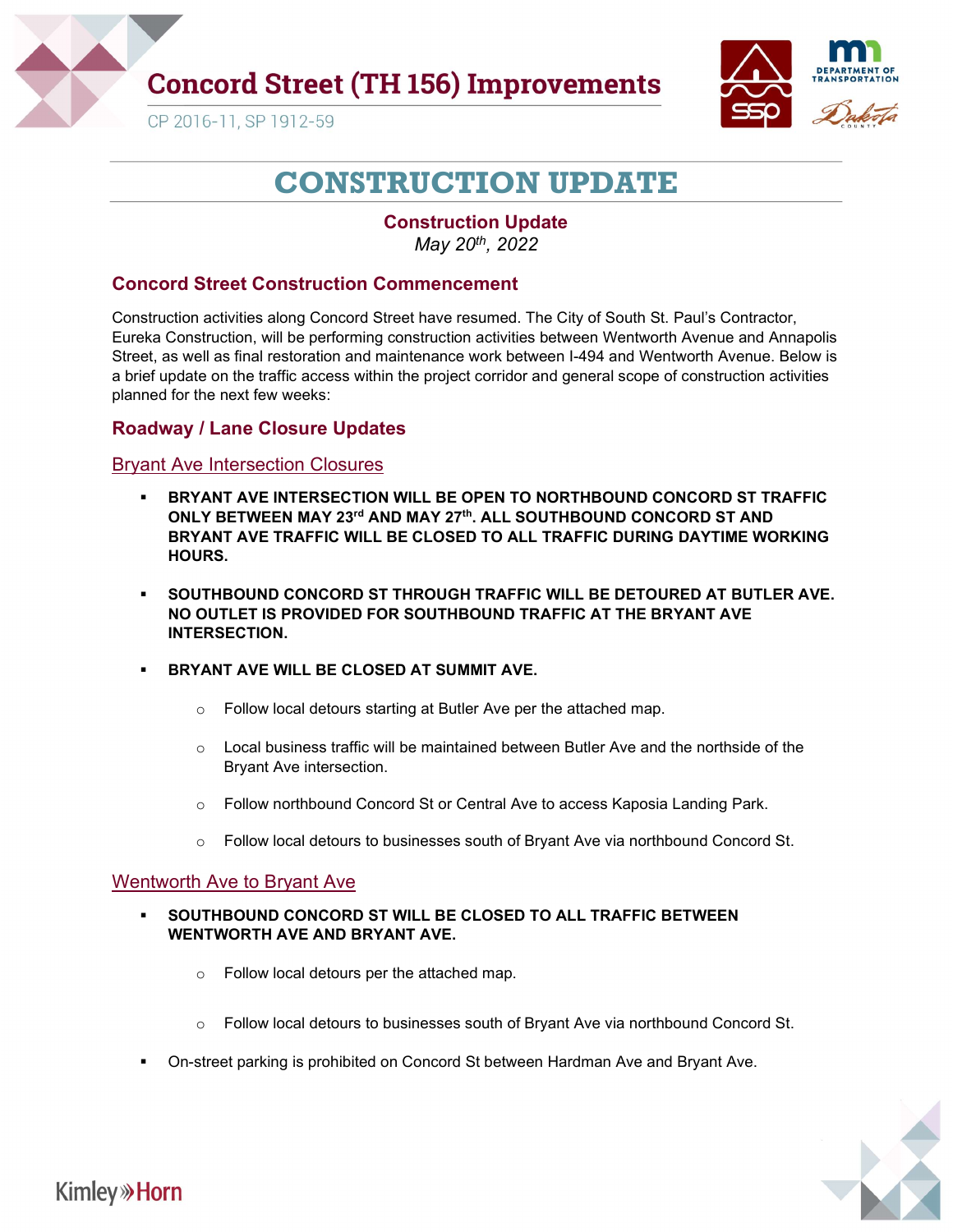

# **Concord Street (TH 156) Improvements**



CP 2016-11, SP 1912-59

### Construction Activities

### Miscellaneous Work

**Installation of landscaping between Bridgepoint Ave and Wentworth Ave.** 

### Phase 2 (Hardman Ave to South of Fury Motors between Wentworth Ave and Bryant Ave)

- **Installation of concrete walk and concrete boulevard along west side of street.**
- Construction of west side of Concord St anticipated to be complete by May 31<sup>st</sup>.
- **E** Construction of east side of Concord St, from Wentworth Ave to Fury Motors to the north, is anticipated to begin May 31<sup>st</sup>.

### Phase 3 (South of Fury Motors between Wentworth Ave and Bryant Ave to Bryant Ave)

- **Construction of pre-cast large modular block retaining wall adjacent to Fury Motors lot.**
- Utility installation within the Bryant Ave intersection. Work is expected to occur from May  $23<sup>rd</sup>$  to May 27<sup>th</sup>.

Completion of the entire project is scheduled for June 2023 or until all work has been approved by the City. The Contractor may still be performing work activities anywhere within the project corridor up until project completion.

Please Contact Sue Polka, City of South St. Paul City Engineer at spolka@southstpaul.org or 651-554-3214 if you have any additional questions regarding the project.